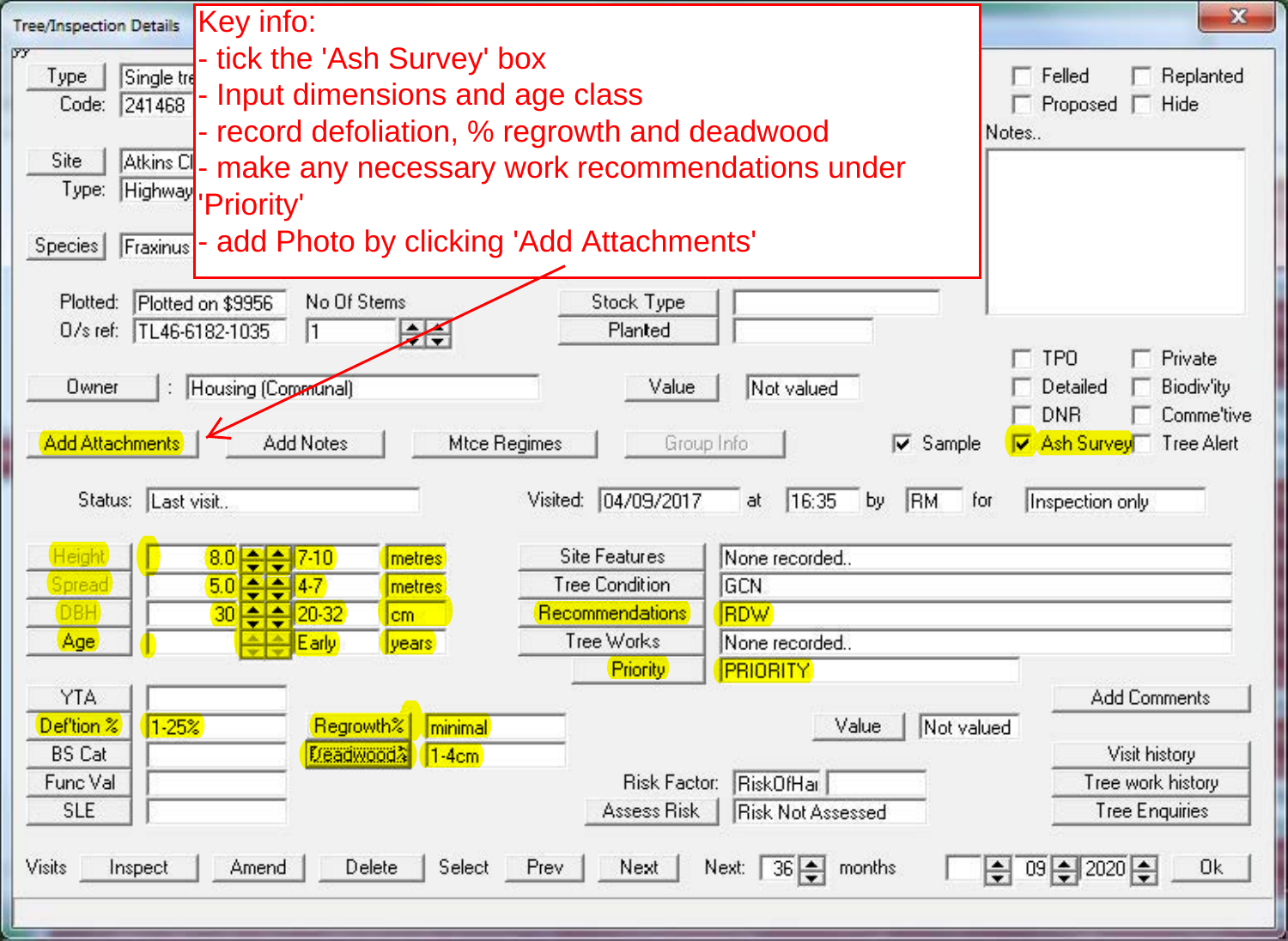To add a photo to each record, first take photo using Camera Utility. Then click 'Add<br>Attachments', and follow the windows below

| 241468 - Attached documents/photos                       |            |                       |         | $\overline{\mathbf{z}}$ |
|----------------------------------------------------------|------------|-----------------------|---------|-------------------------|
| Attachments<br>Exit                                      |            |                       |         |                         |
| a Qay                                                    |            |                       |         | 酣<br>œ                  |
| Description (*)                                          | By<br>Date | at                    | Default | Thumbnail               |
| Click to add photo<br><no data="" display="" to=""></no> |            |                       |         |                         |
|                                                          |            | Table: Treepics (0/0) |         |                         |

| Attached photo/document details                                             | x          |
|-----------------------------------------------------------------------------|------------|
| Description:                                                                |            |
| Created by: RM on 04/09/2017  <br>File name/path                            | @ 16:54:11 |
| Select Attachment File/Folder                                               | 0k         |
| Mark as default photo/document for this tree<br>⊽                           | Cancel     |
| Make sure to click<br>Don't bother<br>Click, then select<br>the right photo |            |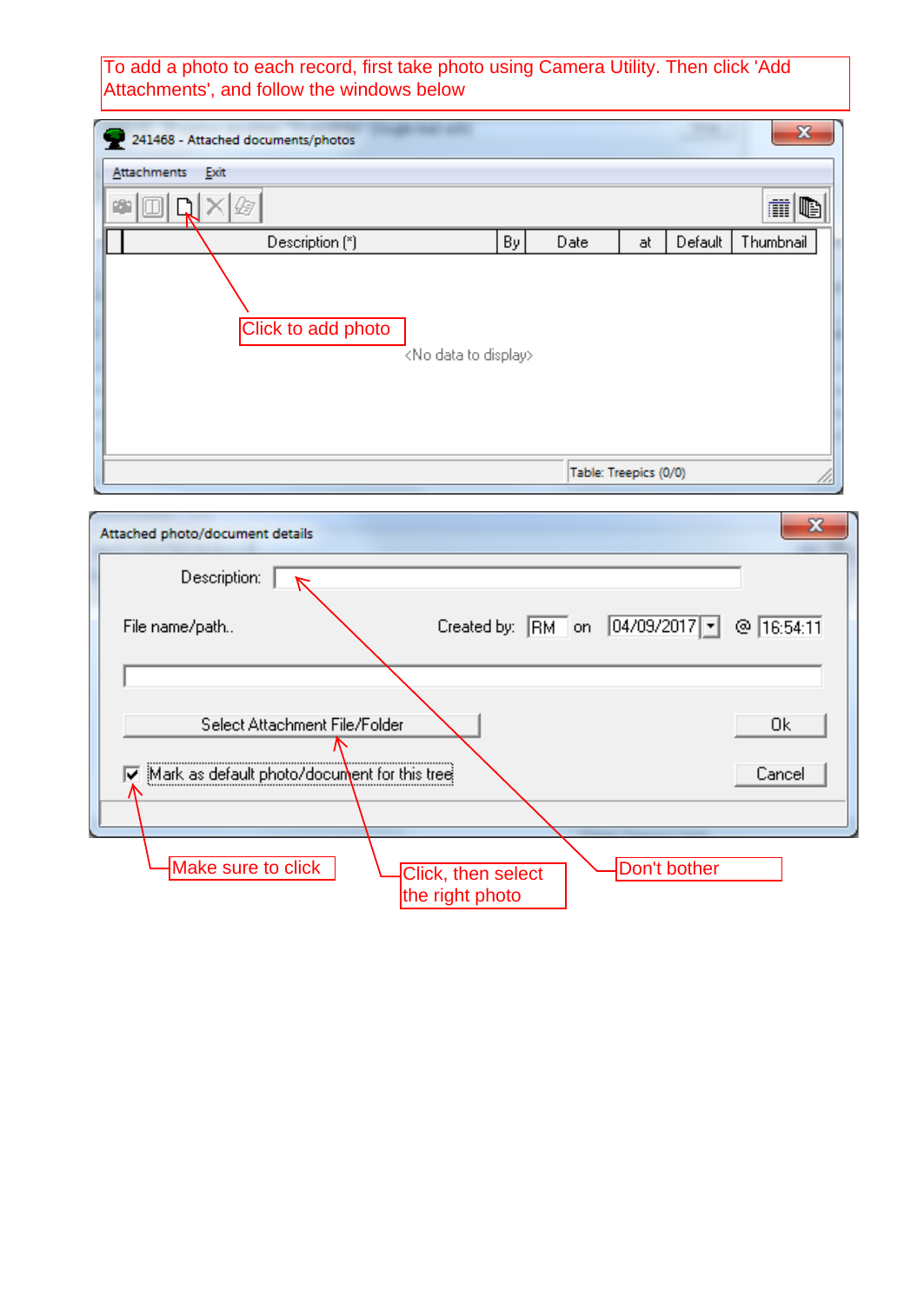